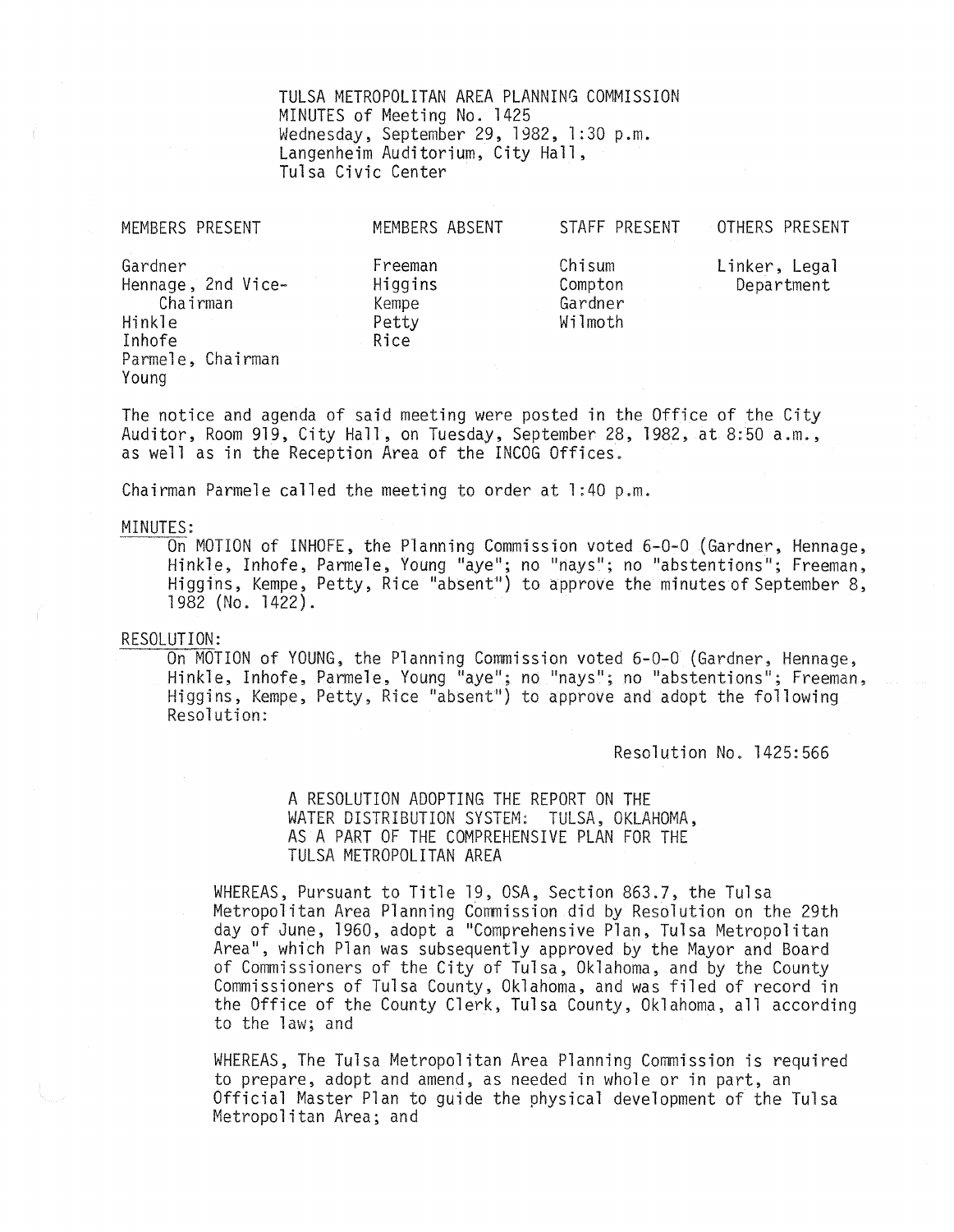WHEREAS, On the 25th day of August, 1982, this Commission did call a public hearing for the purpose of considering The Report on the Water Distribution System: Tulsa, Oklahoma and Public Notice of such meeting was duly given as required by law; and

WHEREAS, a Public Hearing was held on the 22nd day of September, 1982, after due study and deliberation this Commission deems it advisable and in keeping with the purpose of this Commission, as set forth in Title 19, OSA, Section 863, to amend the Comprehensive Plan for the Tulsa Metropolitan Area by adopting The Report on the Water Distribution System: Tulsa Oklahoma.

NOW, THEREFORE, BE IT RESOLVED BY THE TULSA METROPOLITAN AREA PLANNING COMMISSION that The Report on the Water Distribution System: Tulsa, Oklahoma, be and is hereby adopted as part of the Comprehensive Plan for the Tulsa Metropolitan Area, and filed as public record in the Office of the County Clerk, Tulsa County, Oklahoma.

BE IT FURTHER RESOLVED THAT upon approval and adoption hereof by the Tulsa Metropolitan Area Planning Commission, this Resolution be certified to the Board of Commissioners of the City of Tulsa, Oklahoma, and to<br>the Board of County Commissioners of Tulsa County, Oklahoma, for approval and thereafter, that it be filed as public record in the Office of the County Clerk, Tulsa County, Oklahoma.

APPROVED AND ADOPTED THIS 29th DAY OF SEPTEMBER, 1982.

# SUBDIVISIONS:

# For Final Approval and Release:

Gleneagles (PUD 281) (183) 65th & S. Mingo Road (RM-l, RS-3)

Strawberry Hill (1894) E. 24th St. West of Garnett (RS-3) The Staff advised the Commission that all release letters had been received and final approval and release was recommended.

On MOTION of GARDNER, the Planning Commission voted 6-0-0 (Gardner, Hennage, Hinkle, Inhofe, Parmele, Young "aye"; no "nays"; no "abstentions"; Freeman, Higgins, Kempe, Petty, Rice "absent") to approve the final plats of Gleneagles and Strawberry Hill Additions and release same as having met all conditions of approval.

# For Waiver of Plat:

B.O.A. #12190 Overlook Park Amended (212) 24 S. Rosedale (RM-2)

This is a request to waive plat on Lots 25-28, Block 12 and Lots 1-5, Block 14 and Lots 1-4, Block 15 of the above named plat. Block 12 contains an existing church and the remaining lots will be parking lots. This is a situation that has been existing for many years and needed BOA approval for the use and additional parking. Staff sees no need for a new plat since everything is existing and nothing wou1d be gained by a re-plat. It is recommended the request be approved.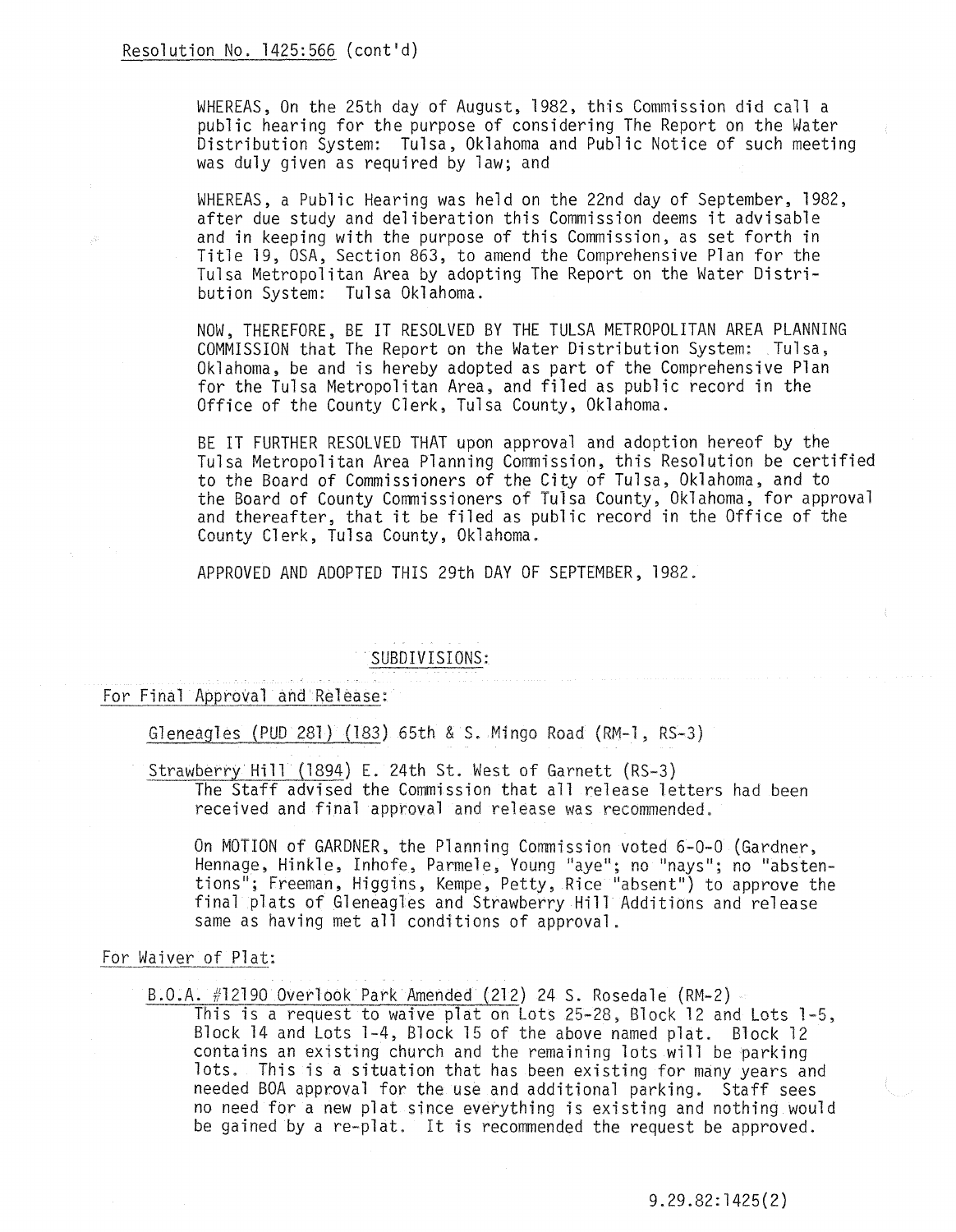On MOTION of YOUNG, the Planning Commission voted 6-0-0 (Gardner, Hennage, Hinkle, Inhofe, Parmele, Young "aye"; no "nays"; no "abstentions"; Freeman, Higgins, Kempe, Petty, Rice "absent") to approve the request for waiver of plat for Overlook Park Amended.

## LOT SPLITS:

# For Ratification of Prior Approval:

|  | L-15588 (2392) D.C. Hall & Paula S.   |  | L-15594 (2194) Park Plaza East  |
|--|---------------------------------------|--|---------------------------------|
|  | 15590 (3294) T.S. Graham & Carolyn C. |  | III. Ltd.                       |
|  | 15591 (1703) Lewis Pearson            |  | 15595 ( 593) Perry C. Isom      |
|  | 15592 (2393) Landmark Land Co., Inc.  |  | 15596 (1993) J. Richard Johnson |
|  | 15593 ( 793) Rod Reppe                |  | 15598 ( 703) Pauline Bond       |

On MOTION of GARDNER, the Planning Commission voted 6-0-0 (Gardner, Hennage, Hinkle, Inhofe, Parmele, Young "aye"; no "nays"; no "abstentions"; Freeman, Higgins, Kempe, Petty, Rice "absent") that the approved lot splits listed above be ratified.

## CONTINUED ZONING PUBLIC HEARING

PUD 236-A Johnsen (Basta) 7500 Block S. Memorial (RS-3, OL) On MOTION of YOUNG, the Planning Commission voted 6-0-0 (Gardner, Hennage, Hinkle, Inhofe, Parmele, Young "aye"; no "nays"; no "abstentions"; Freeman, Higgins, Kempe, Petty, Rice "absent!!) to continue consideration of PUD #236-A until October 6,1982, at 1:30 p.m. in Langenheim Auditorium, City Hall, Tulsa Civic Center.

#### OTHER BUSINESS:

# PUD #179-1, Area A Paul Gunderson SW/c 71st & 92nd E. Ave (Woodland Springs I)

#### Staff Recommendation

The subject tract is located at the southwest corner of East 71st Street South and South 92nd East Avenue. It is 12.47 acres in size, vacant and approved for a multifamily or cluster home use.

The Staff has reviewed the approved PUD and the submitted Site Plan and find the following:

| <b>ITEM</b>                         | APPROVED               | SUBMITTED   |
|-------------------------------------|------------------------|-------------|
| Net Area:                           | 12.47 acres            | 12.47 acres |
| Permitted Uses                      | Multifamily/cluster    |             |
|                                     | Homes & Accessory Uses | Same        |
| Maximum No. of Dwelling Units:      | 228 units              | 228 units   |
| Maximum Building Height:            | 30 feet                | 30 feet     |
| Livability Space per Dwelling Unit: | $600$ sq. ft.          | 906 sq. ft. |
| Minimum Setbacks (from 71st St.)    | 35 feet                | 36 feet     |
| $(from$ 92nd E. Ave.)<br>(RM-1)     | 25 feet                | 26 feet     |
| (from Exterior Boundary) 20 feet    |                        | 21 feet     |
| (from Building to                   |                        |             |
| Building)                           | 10 feet                | 10 feet     |
| Minimum Off-Street Parking (RM-1)   | 367 spaces             | 416 spaces  |

 $9.29.82:1425(3)$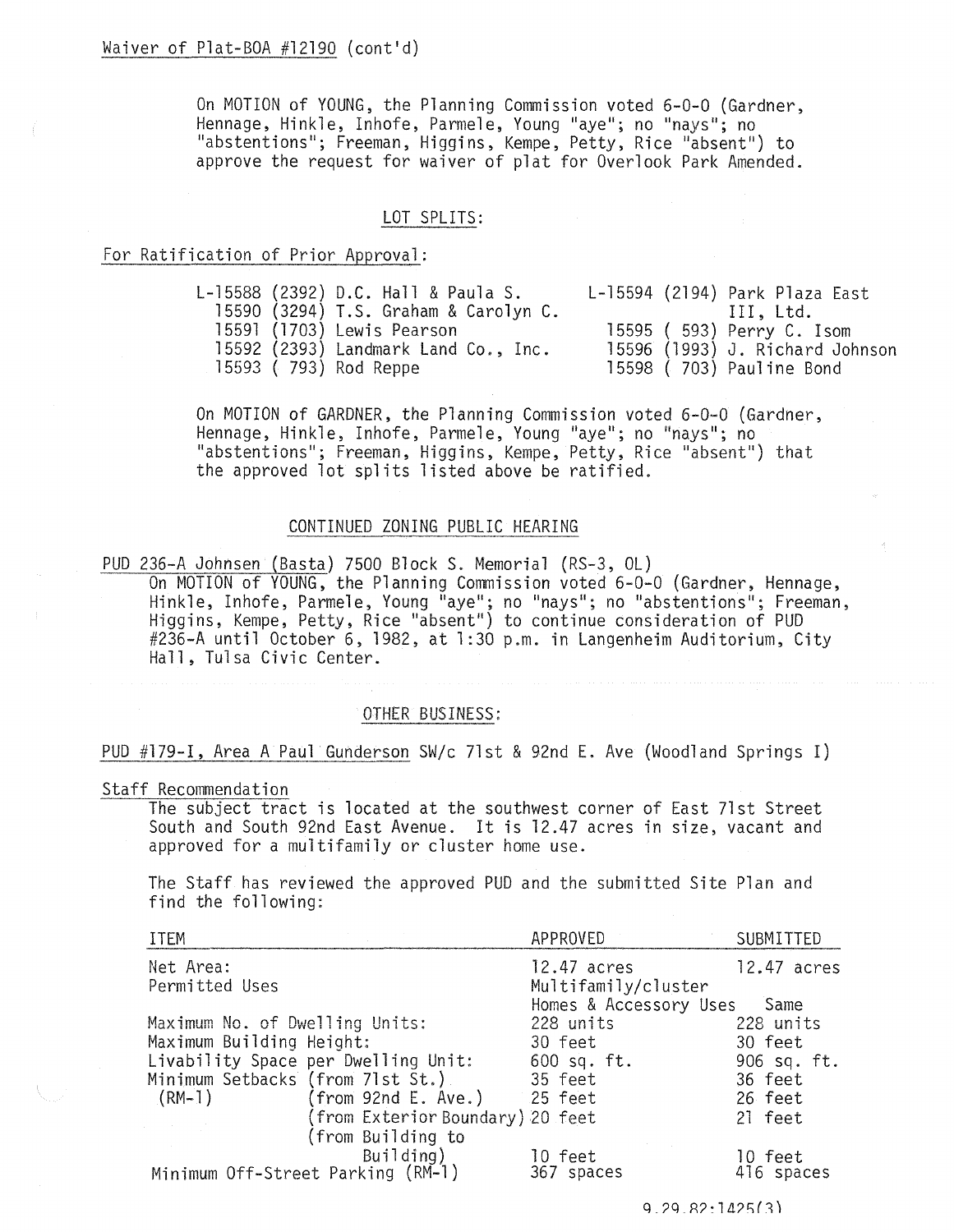In addition we find:

- 1) That the applicant proposes to retain the existing healthy mature trees on the tract.
- 2) That the construction of the building will be in accordance with the soils engineer's recommendation for foundation construction, which is based on his tests of the soil from the site.
- 3) That PFP1 #2366 has been filed with the City Engineering Department insuring the construction of the bridge connecting to Woodland Hills South Addition.

Based on the above cited review the Staff can support and does recommend the APPROVAL of the Detail Site Plan for PUD #179-1, Area A, subject to the plans and text submitted.

On MOTION of HENNAGE, the Planning Commission voted 6-0-0 (Gardner, Hennage, Hinkle, Inhofe, Parmele, Young "aye"; no "nays"; no "abstentions"; Freeman, Higgins, Kempe, Petty, Rice "absent") to approve the minor amendment for PUD #179-1, Area A, subject to the conditions set out in the Staff Recommendation.

# PUD #190-B-1 Sherrill (Montgomery) 7700 S. Yale, Lot 1, Block 1, Ridge Park II

#### Staff Recommendation - Minor Amendment

The subject tract is located at the SE corner of Yale Avenue and East 77th Street South. It is 10 acres in size and had both PUD and Detail Site Plan approval. The applicant is now requesting to revise some of the setback shown on his Detail Site Plan and add carports over some of the parking spaces.

The applicant wishes to reduce the setbacks from the east property and 77th Street from 60' to 40' and 60' to 55' respectively, as was approved for the Detail Site Plan. Both of these reductions would result in setbacks greater than approved for the PUD because of self-imposed requirements the applicant maintained during the Detail Site Plan review. The Staff can consider these changes minor.

The applicant wishes to also construct carports over some of the parking spaces. This was not shown on his Detail Site Plan; however, the Staff considers this to be an accessory use and feels the change to be minor.

Therefore, the Staff recommends APPROVAL of the requested Minor Amendments, as follows:

- 1) Setback from east property line 40 feet,
- 2) setback from 77th Street 55 feet, and
- 3) carport use.

It should be noted that prior to the occupancy, the applicant is required to submit for approval a Detail Landscape Plan; including the identifications of proposed planting areas, areas where existing trees will be saved and areas where screening is necessary.

On MOTION of HENNAGE, the Planning Commission voted 6-0-0 (Gardner, Hennage, Hinkle, Inhofe, Parmele, Young "aye!!; no "nays"; no "abstentions"; Freeman, Higgins, Kempe, Petty, Rice "absent") to approve the minor amendment for PUD #190-B, subject to the conditions set out in the Staff Recommendations.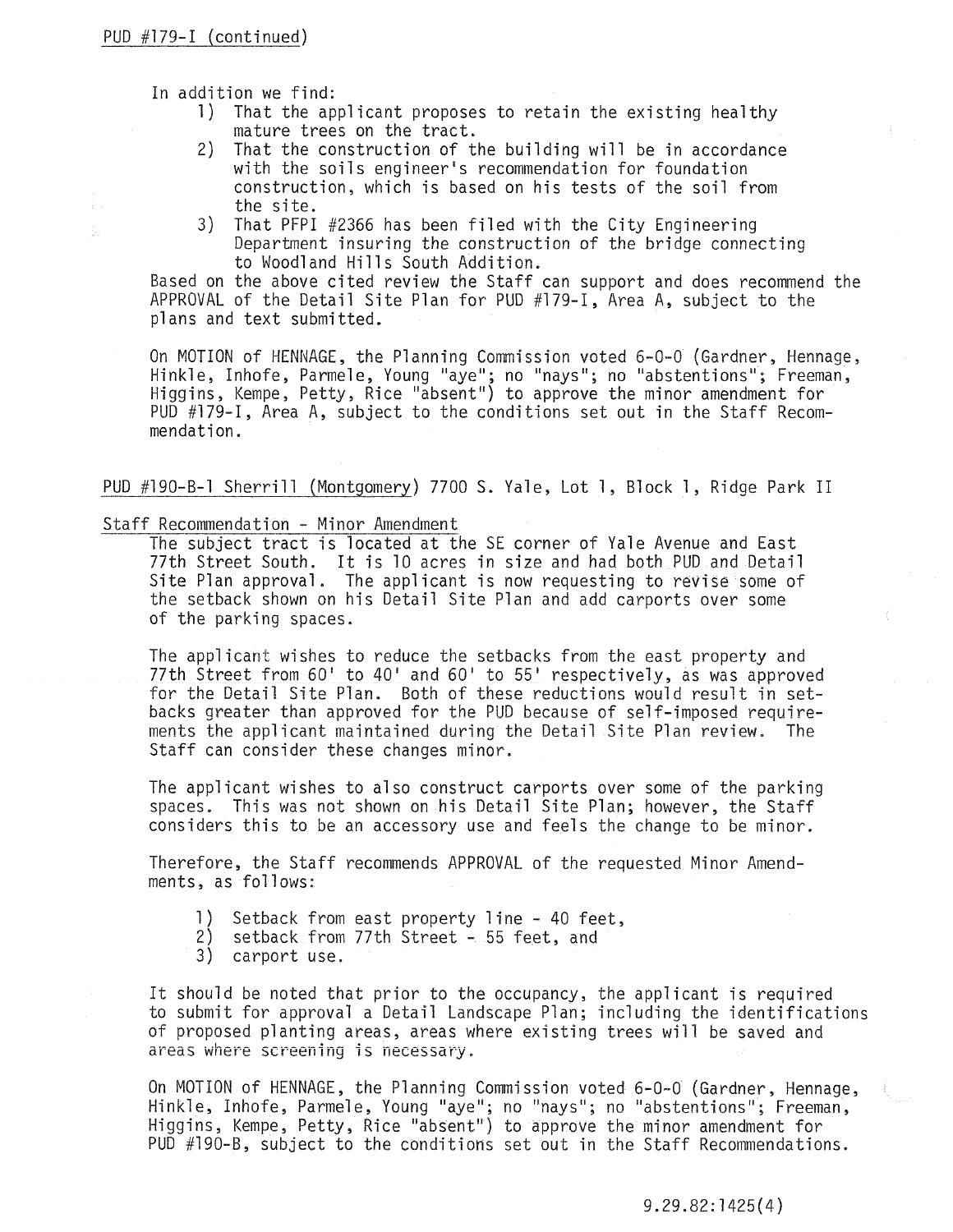PUD #190-9 Al Hartshorne 6116 E. 77th Street

Staff Recommendation - Minor Amendment - Lot 13, Block 8, Minshall Park I The subject tract is at 6116 East 77th Street and is a part of PUD #190, which requires a 25-foot setback from 77th Street. The applicant has submitted a copy of a Certified loan survey that indicates a corner of the house encroaches into the front setback. 8 of a foot.

Since the structure is constructed and the encroachment is less than 1-foot, the Staff would consider this minor and would recommend APPROVAL of a Minor Amendment to Lot 13, Block 8, Minshall Park I of a reduction of the front setback to 24.2 feet, per plan submitted.

On MOTION of YOUNG, the Planning Commission voted 6-0-0 (Gardner, Hennage, Hinkle, Inhofe, Parmele, Young "aye"; no "nays"; no "abstentions"; Freeman, Higgins, Kempe, Petty, Rice "absent") to approve this minor amendment f PUD #190.

There being no further business, the meeting was adjourned at  $1:55$  p.m.

Date Approved  $\circ$ adas Chairman

ATTEST:

Secret